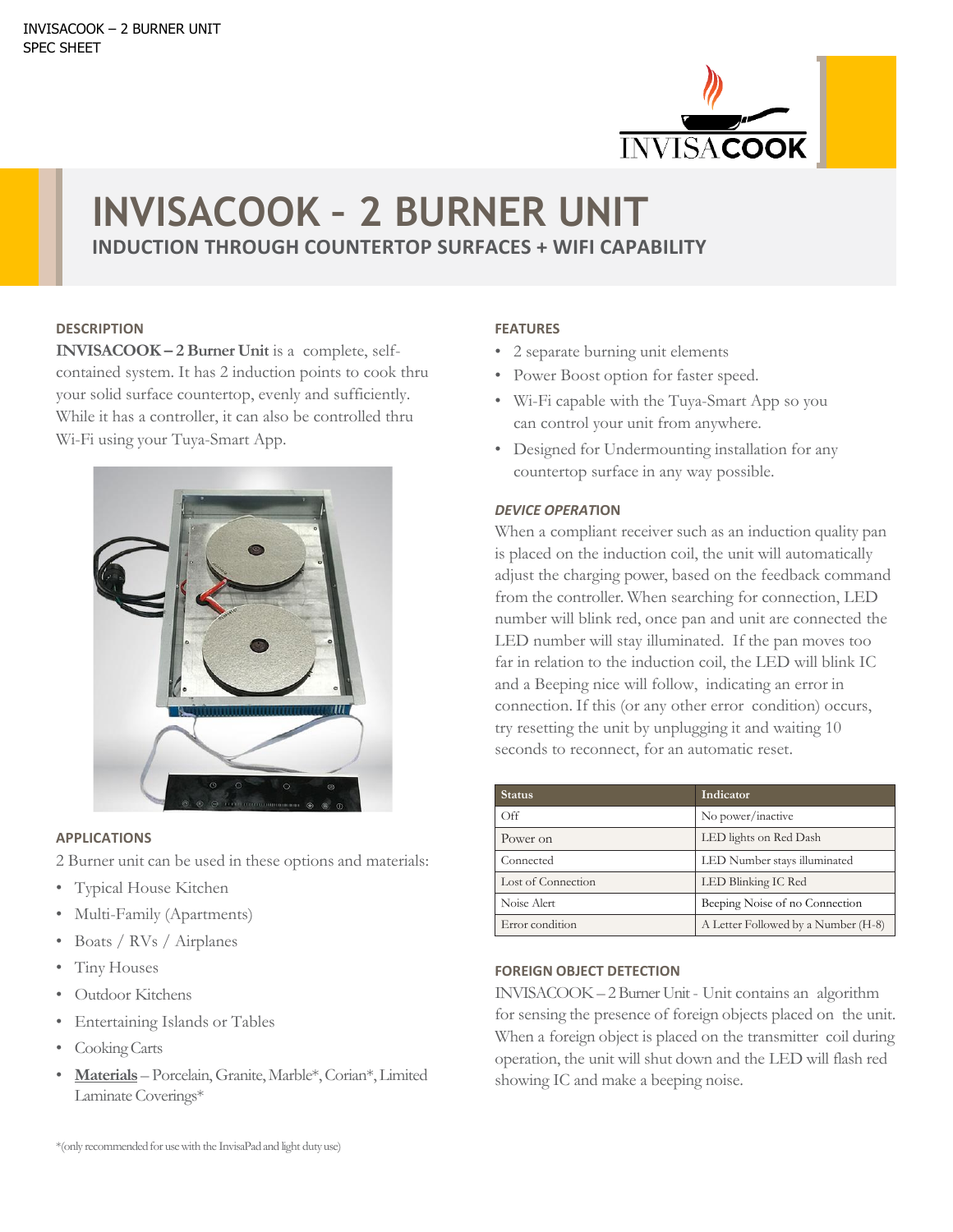# **INVISACOOK – 2 BURNER UNIT**



#### **MECHANICAL DIMENSIONS**





# 2 Burner 110V Shared Power

Power Sharing, so on a 2 Burner Unit runs a total 950 watts Shared, So when you change the dial it will balance to offset the diffrence so that it always pulls the same wattage when both units are being used.



#### **ELECTRICAL AND MECHANICALSPECIFICATIONS**

| Dimension                                                                               | Description                            |
|-----------------------------------------------------------------------------------------|----------------------------------------|
| Length                                                                                  | $20''$ (508mm)                         |
| Width                                                                                   | $12.25"$ (311mm)                       |
| Recommended material<br>thickness between the top<br>of the coil and the top<br>surface | Max thickness is 1.75cm and Min is 6mm |

| Connection | Description                                                                                                                                                                  |
|------------|------------------------------------------------------------------------------------------------------------------------------------------------------------------------------|
| AC Input   | 220 AC / 15 AMP                                                                                                                                                              |
| Wattage    | 1,100 W (Total Shared)                                                                                                                                                       |
| LED        | Indicates on (Red Dash), Unit connected and<br>running (Red solid Number), foreign object<br>detect (red flashing), or error condition (red<br>flashing Number Letter combo) |

#### **TEMPERATURE**

| <b>Operating Cooking Temps</b> | 97°F min /400 °F max. (36°C min / 205°C max.) |
|--------------------------------|-----------------------------------------------|
| Non-operating Temps            | -40°F to 158°F (-40°C to +70°C)               |

#### **HUMIDITY**

| Operating:     | To 85% relative humidity (non-condensing) |
|----------------|-------------------------------------------|
| Non-Operating: | To 95% relative humidity (non-condensing) |

#### **ALTITUDE**

| Operating:     | to $10,000$ feet |
|----------------|------------------|
| Non-operating: | to 50,000 feet   |
|                |                  |